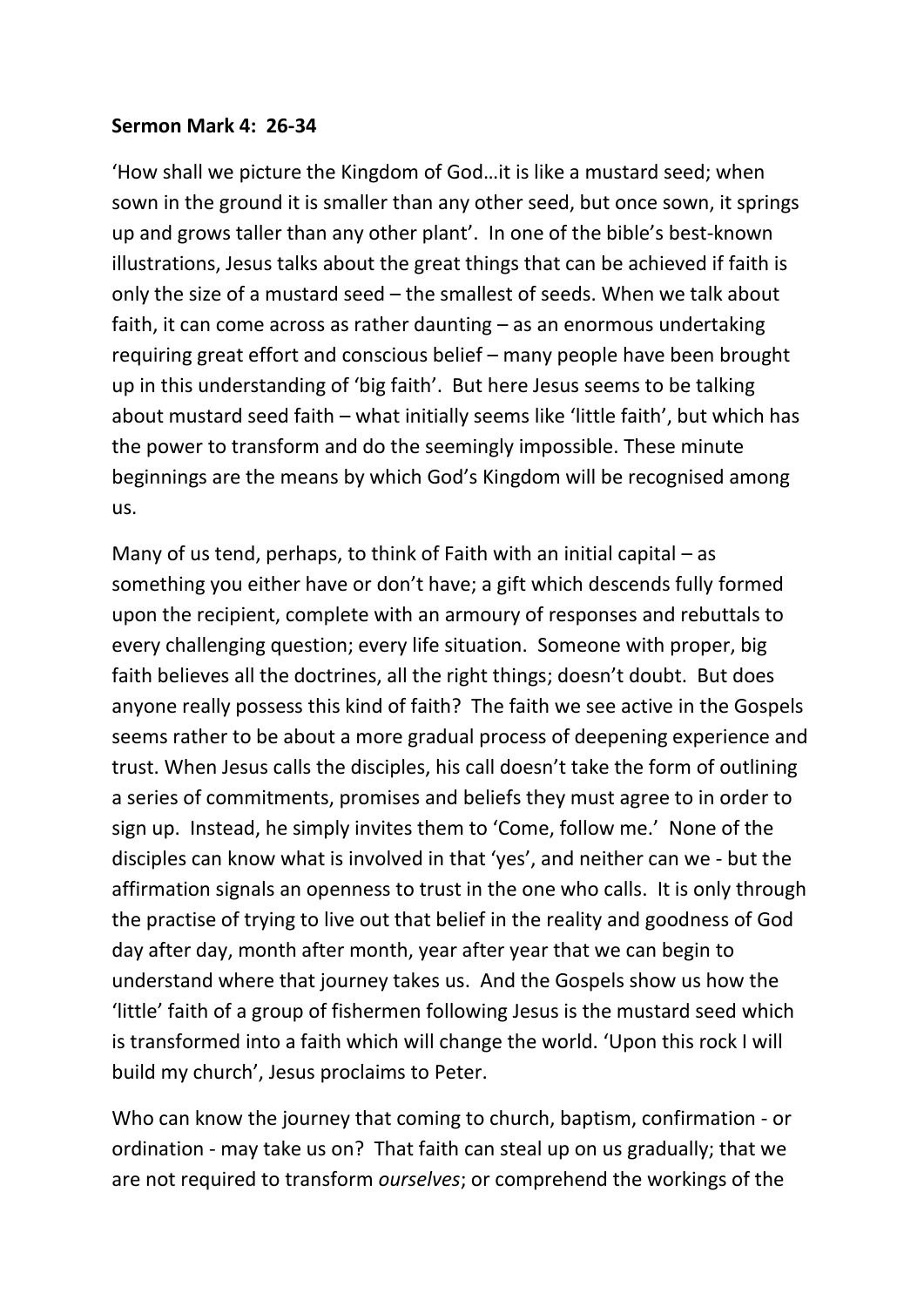Holy Spirit, only to be open to it, willing to try to follow: 'little, mustard seed faith' strikes me as a consoling concept. And whether someone regards themselves as religious or not, there's an implicit faith in any important commitment we make; a saying 'yes' to a relationship or decision whose outcome we cannot predict: bringing up a child, entering into marriage or partnership; embarking on a new career; moving somewhere new. Each is surely an affirmation of faith, hope and love - a willingness to risk vulnerability, often again and again; the courage to trust in the power of good.

There seems to be a tension in this chapter of Mark about the extent to which as individuals we can shape our faith; and the extent to which the initiative is from God. The passage before our gospel reading will be known to many: it describes the different ways in which faith is received - again using the analogy of the harvest. For some, the seed – the word - falls on stony ground; for others, it never takes proper root; for others, it grows, but is then strangled by thorns and thistles – the cares of the world: and for a few it falls on good soil and bears much fruit. The implication here is that individuals bear a responsibility for the quality of their response to Christ. Yet the stress of both parables in our gospel - that of the sower and the mustard seed -are on the divine initiative and lack of human influence in the process of growth: the assurance that the Kingdom of God will come to be known in its fullness. Mark's gospel also emphasises the hiddenness of Jesus' message; that only a chosen few are able to understand his purpose, whereas many will not 'see' or 'hear'. But our reading also emphasises that hiddenness is not the last word and transparency will surely follow: a lamp belongs on a lampstand, for 'nothing is hidden except to be disclosed and nothing concealed except to be brought into the open.' In God's own time, though we cannot - and do not need - to understand when or how, all things will be made known and the Kingdom of God will arrive.

Our world, secular as well as religious, abounds with the fruits of mustard seed faith; commitment and trust in what is possible despite the path not being clear or certain. Look at the development of the Covid vaccines: it would have been easy to dismiss the idea of producing a successful vaccine from scratch within months as impossible, given that it has taken years before now. Yet those behind the development had faith in the project: though they could not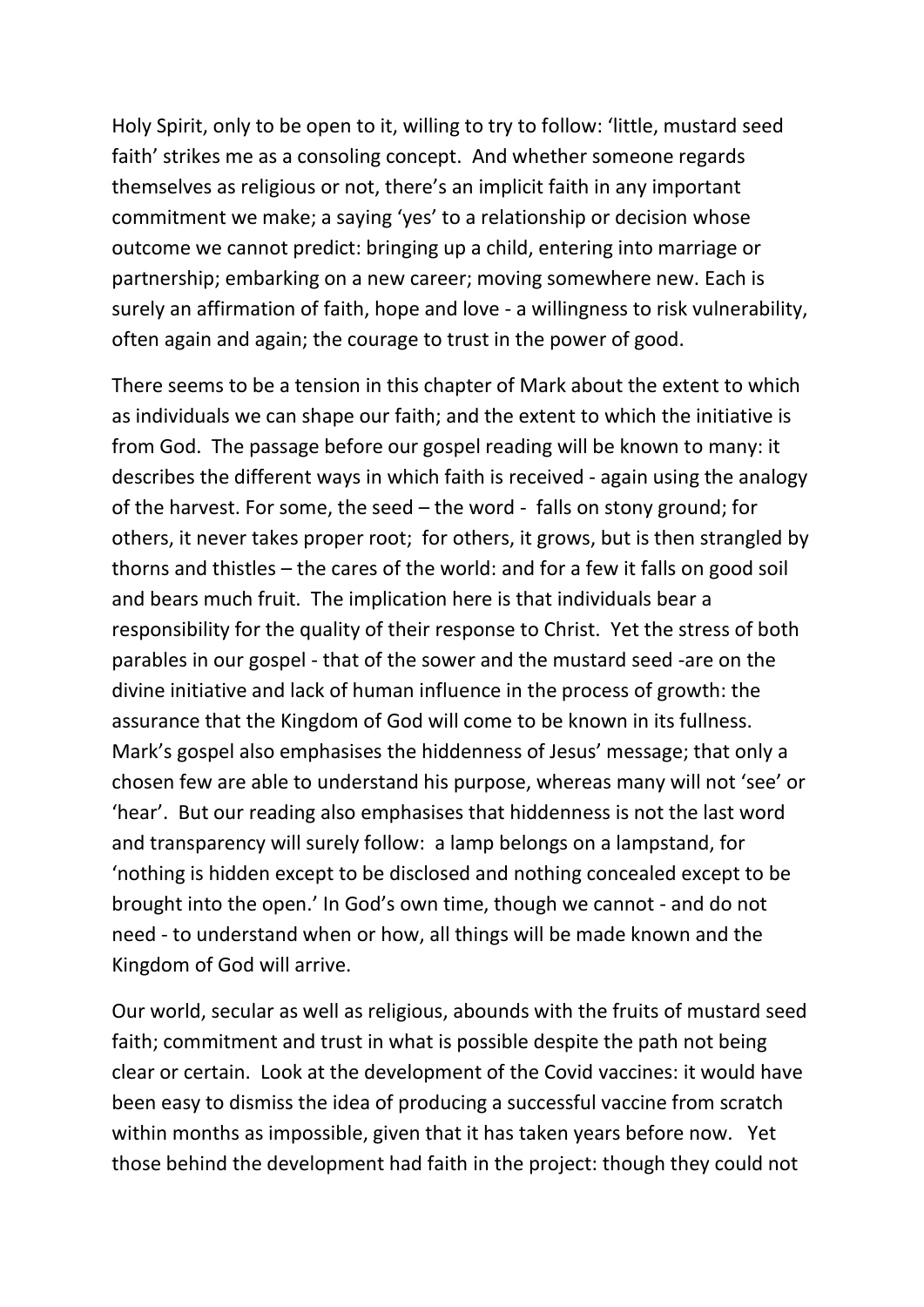be certain it would succeed, they believed in it; made a commitment to it, without knowing exactly how the end would come about. On a more individual level, undertaking a great challenge - a marathon, a degree, a vocation of any sort, campaigning for something we feel passionately about often seems to start with a decision. It's a leap of faith in a sense; almost invisible on the outside, like a mustard seed - but which shapes the course of events, its enormous significance only revealed in reaching a goal that at the time seemed so daunting.

'With God, nothing is impossible' - but in this life, in the world we inhabit, it is only too clear that all is not right; that tragedy and injustice as well as joy and consolation are the lot of many. Simply having faith does not, as we know, guarantee concrete success or insurance against suffering. Faith seems rather about trusting that God holds us in love amidst darkness and in light; in the face of those things which are for the moment inexplicable and can feel almost unendurable.

I sometimes think of faith as rather akin to 'the ministry of turning up' - not because God rejects us if we don't wish to seek Him (or the possibility of Him if our faith is uncertain) - but because the decision to respond to God opens ourselves to the reality of his love. The act of seeking seems to be the means of healing: so often Jesus tells those who have come to him 'Your faith has healed you.' Think of the woman in Luke's gospel who washes Jesus' feet with her tears; whose 'sins are many'; the woman who has suffered haemorrhages for twelve years; the centurion whose servant is gravely ill. The moral status; the degree of orthodoxy of those who come to Jesus seems unimportant; all that matters is that they have sought him as they are. 'I believe; help my unbelief', is the reply of a father to whom Jesus declares 'Everything is possible to one who has faith' (Mark chapter 9). Full of doubt, he has nevertheless made the decision to approach Jesus to seek healing for his tormented son, and who Jesus makes well. The Prodigal Son needs only to seek his father to be enveloped in his love; the act itself witness to his turning around; his repentance. And seeking God may feel like 'our' decision: yet its agency is surely mysterious and impossible to fully comprehend, like the scattered seed that grows overnight- how we do not know.